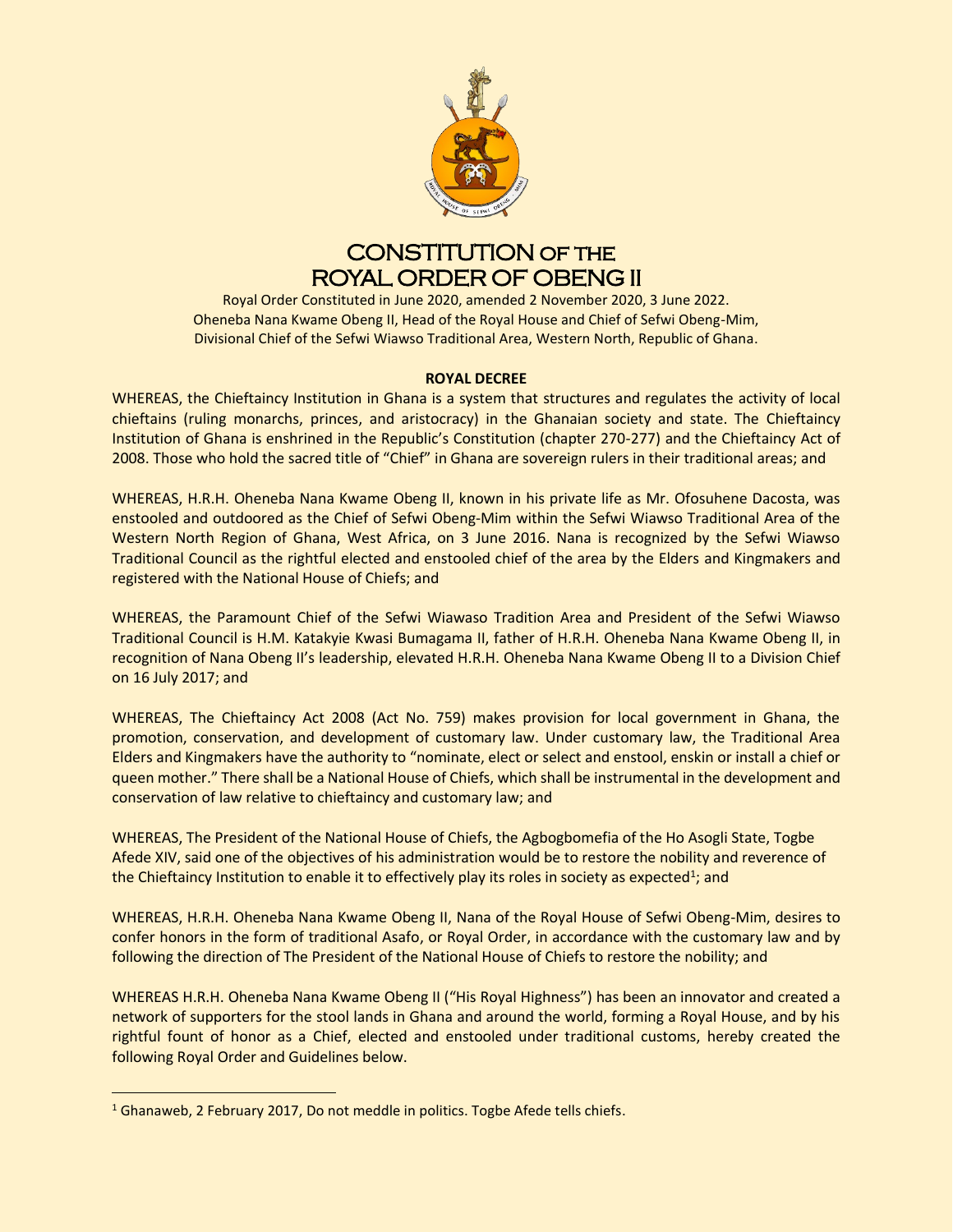# **PREAMBLE**

# **Foundation for the Royal Order of Obeng II**

"It pays to build a name, the reward doesn't come quickly but it will come however long it may take and it lasts longer. Integrity, discipline, self-control, and fear of God makes a man wealthy, not the size of one's bank account. Leave a good heritage for your children." – H.R.H. Oheneba Nana Kwame Obeng II

His Royal Highness Oheneba Nana Kwame Obeng II, with the help of the Royal House and Royal Order of the Golden Fire Dog, has done great work for the stool lands and its people in a very short period of time. Under the leadership of His Royal Highness, in 2019 alone, \$14,500 (GH: 75,400) was raised and invested in the People of Sefwi Obeng-Mim. The funds created educational opportunities through the construction of a school, and the support of students and teachers, as well as the construction of a water well, and the purchase of a motorcycle for a visiting nurse. In 2020, His Royal Highness has outlined further development of the stool lands that will continue to grow the educational opportunities of the people, health care, and sanitation. The Royal family and the Subchiefs of Sefwi Obeng Mim, out of gratefulness for the outstanding work the Chief is doing to help humanities and develop the villages, thus honors the youngest Chief of the Sefwi Obeng Mim Stool Land and as an agent of change by establishing this Royal Order.

The international members of this Royal Order are dedicated to the development of the Stool Land under the care of the His Royal Highness, the Royal House, and Sefwi Obeng-Mim Local Council. Acceptance into the Order is based on the assessment of the human values and quality of character of the applicant, without distinction or discrimination based on religious, social class, race, political tendencies, physical disability, or sexual orientation. Advancement in rank is based on merit.

Each Knight or Dame admitted should be aware that he/she is part of a chivalric institution representing the Royal House of Sefwi Obeng-Mim, are recognized as noble members under traditional customs of Sefwi Obeng-Mim Local Council and the Royal House, and consequently should be prepared to accept and to practice a Chivalric Code of Honor (for example, that of the Royal Order of the Golden Fire Dog). His Royal Highness, by his own right and prerogative, as well as on recommendation by the Royal House or the Privy Council of the Order, and primarily by the Local Council of Sefwi Obeng-Mim, may remove a title of nobility, knighthood, damehood, or any other honors bestowed.

# **ARTICLE I**

## **Name of the Asafo or Royal Order**

The name of the Order is the Royal Order of Obeng II (ROOII). As such specified, the Order is a chivalric and international community.

#### **ARTICLE II**

# **The Fount of Honor**

The fount of honor is His Royal Highness Oheneba Nana Kwame Obeng ll, of an ancient Akan Kingdom, having been nominated, elected, enstooled by the Elders and Kingmakers of Sefwi Obeng-Mim Stool Land, and recognized by the National House of Chiefs of the Republic of Ghana.

# **ARTICLE III**

## **Order Defined**

The Royal Order is defined as a noble chivalric international organization. The principal objectives are Charity and the Defense of the Royal House of Sefwi Obeng-Mim, the peoples of the Stool Land, and those of its soil in diaspora. True also to its traditions, the Royal Order upholds the ideals of a free world and the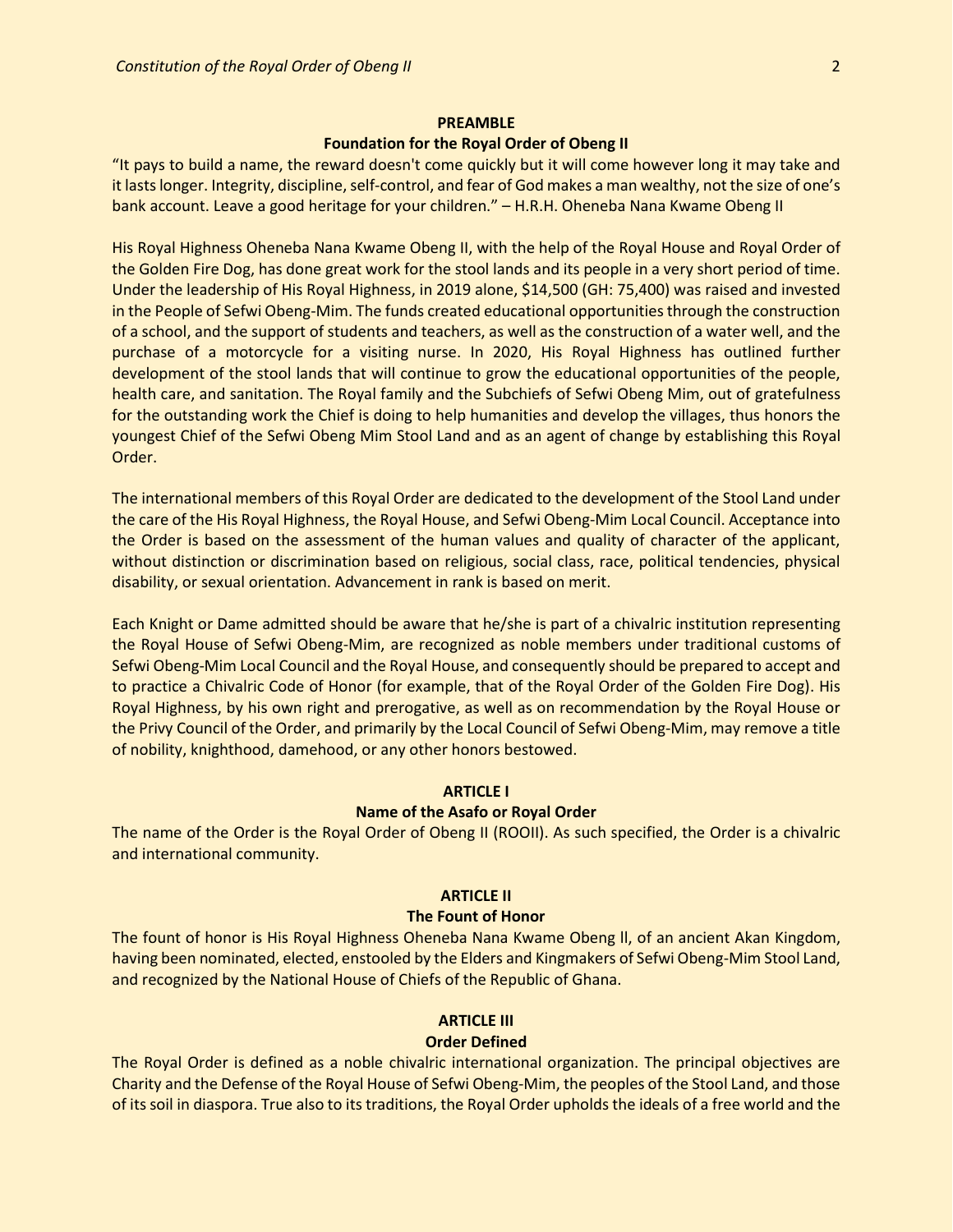rights of people as defined in the Universal Declaration of the United Nations. The community is made up of individuals who are distinguished by their origin, education, upbringing, capacities, and worthy deeds. While taking an established and indispensable hierarchy into account, the Royal Order adopts the principle of social equality of all its members.

### **ARTICLE IV**

# **Motto of the Order**

*Ɔsomfoɔ nnipa*, meaning: Serve the people

## **ARTICLE V**

# **Seat of the Order**

The seat of the Order is the Royal House is Sefwi Obeng-Mim, under the Wiawso Traditional Area, Western North Region of the Republic of Ghana; with Magistral and Administrative Seats as decreed by the Grand Master.

# **ARTICLE VI**

#### **Governance**

# Section 1: The Grand Master

The Chief of Sefwi Obeng-Mim is the Grand Master, the Head of the Order. When the Chief of Sefwi Obeng-Mim is enstooled and outdoored, he becomes a member of the Order and is enstooled as Grand Master of this Order. He shall serve for life or until he retires.

#### Section 2: The Privy Council

The Privy Council shall be members the Royal Order of the Golden Fire Dog's Grand Magistracy appointed by the Grand Master to advise him when so requested. Ordinarily, the Privy Council is composed of the Nkosuohene, Obahemaa, Adontehen, Nkyiodmhene, and an Asafohene.

# **ARTICLE VIII Membership of the Order**

# Section 1: Admission Protocols

The Royal Order of Obeng II (ROOII) is designed as a dynastic order reflecting the traditional African royal military order or Asafo, differentiating it clearly from European models. The membership of this Order is restricted to the Chief of Sefwi Obeng-Mim and the very few other persons who have honored the Chief and Sefwi Obeng-Mim through their noble acts of love and charity that build up the Local Area and its legacy for future generations.

The Grand Master, on recommendation and advisement of the Privy Council, creates an honor list. From the list, candidates will be invited to petition or ask if they will receive the honor (in the cases of Grand Collar to nobles, royals, and heads of states, etc.).

# Section 2: Qualifications

Acceptance into the Order is based on the assessment of the human values and quality of character of the applicant, without distinction or discrimination based on religious, social class, race, political tendencies, physical disability, or sexual orientation.

I. The following are among the desired qualifications for membership in the Order:

- To be at least 25 years of age.
- To be a stable person holding a dignified and steady employment.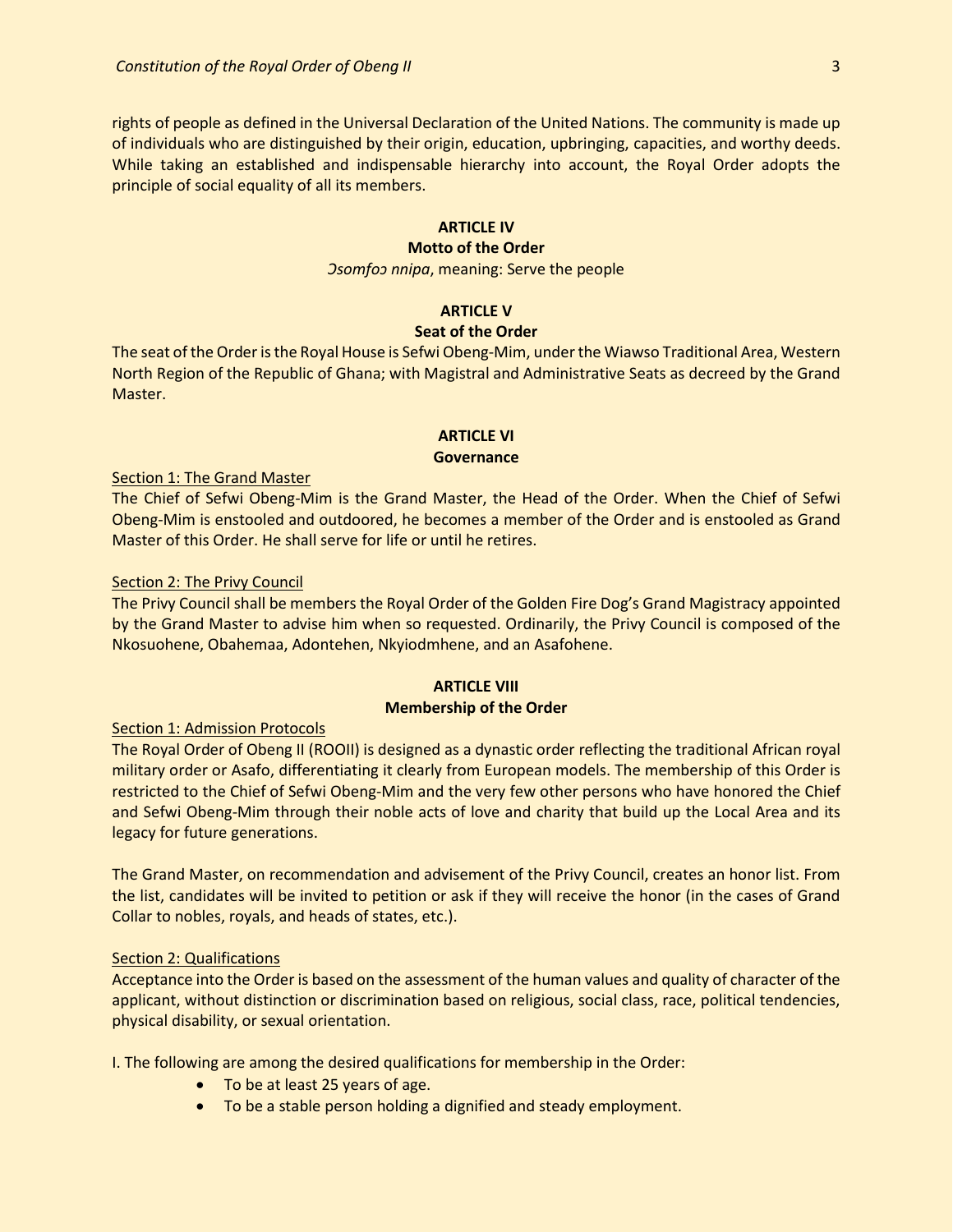- To be morally and socially well considered.
- To be practitioners of any learned profession or members of the Armed Forces.
- To be retired persons or veterans of military service.
- To be persons considered socially and professionally as capable, just, honest, compassionate, and courageous.
- To be persons willing and having the economic capacity to pledge; meeting successfully at least the minimum amount of contribution.

II. The following are impediments for attaining membership

- To be employed or follow professions or the lifestyles that could be viewed as dishonorable by generally accepted standards.
- These are automatic disqualification criteria for candidates with intention to use, mislead, or misrepresent: Falsified or faux royal, aristocratic, nobility titles; Falsified or faux awards, honors, orders, etc.; Falsified or faux academic titles and academic degrees.

#### Section 3: Honorarium Passage Fees, and Annual Membership Dues

Honorarium Passage Fees are subject to annual revision based upon the recommendation of the Privy Council in accordance with the Constitution of the Royal Order. This suggested fee giving in thanksgiving is used to support the works of the Oheneba Foundation and Royal House of Sefwi Obeng-Mim. In extraordinary cases of need, the fee may be waived at the discretion of the Grand Master. Advancement within The Royal Order is based upon merit and the individual's activities within the Order, not through monetary donation, contingent only upon the recommendation of the Privy Council.

Knights and Dame of this Royal Order shall make a thanksgiving offering annually (*aseda*) on the anniversary of the enstoolment of Chief Oheneba Nana Kwame Obeng II. Minimum suggested donation will be set by the Privy Council and communicated to all members by the Adontehene.

#### Section 4: The Ranks of the Royal Order

The Chief of Sefwi Obeng-Mim is the Grand Master of the Royal Order and grants the noble dignity of the Order to others found to be of merit by His Royal Highness and the Royal House. Other than the rank of Grand Master, which only the Chief holds, there are two ranks of membership.

The following, by Letters Patent and Brevet, are granted as a non-hereditary title and honor.

Nobility is conferred upon the grantee under the traditional customs of Sefwi Obeng-Mim.

Onuonyamfo or Grand Knight/Dame, Grand Cross of the Order of Obeng II (KGCO/DGCO) - The Royal Honor of Grand Cross is bestowed on members of the Royal Order of the Golden Fire Dog, as well as grand supporters of the work and mission of the Royal House and the Oheneba Foundation.

Adehye Akofo or Royal Knight/Dame, Grand Collar (GCO) - Royal honor bestowed to other recognized heads and members of royal houses, nobles, and heads of state, as well as a lifetime achievement to a member of the Royal Order of the Golden Fire Dog. A recipient of the Grand Collar is treated like an adopted family member of the Royal House and is a companion of His Royal Highness.

# Section 5: Style, Title, and Address of the Grand Knight or Grand Dame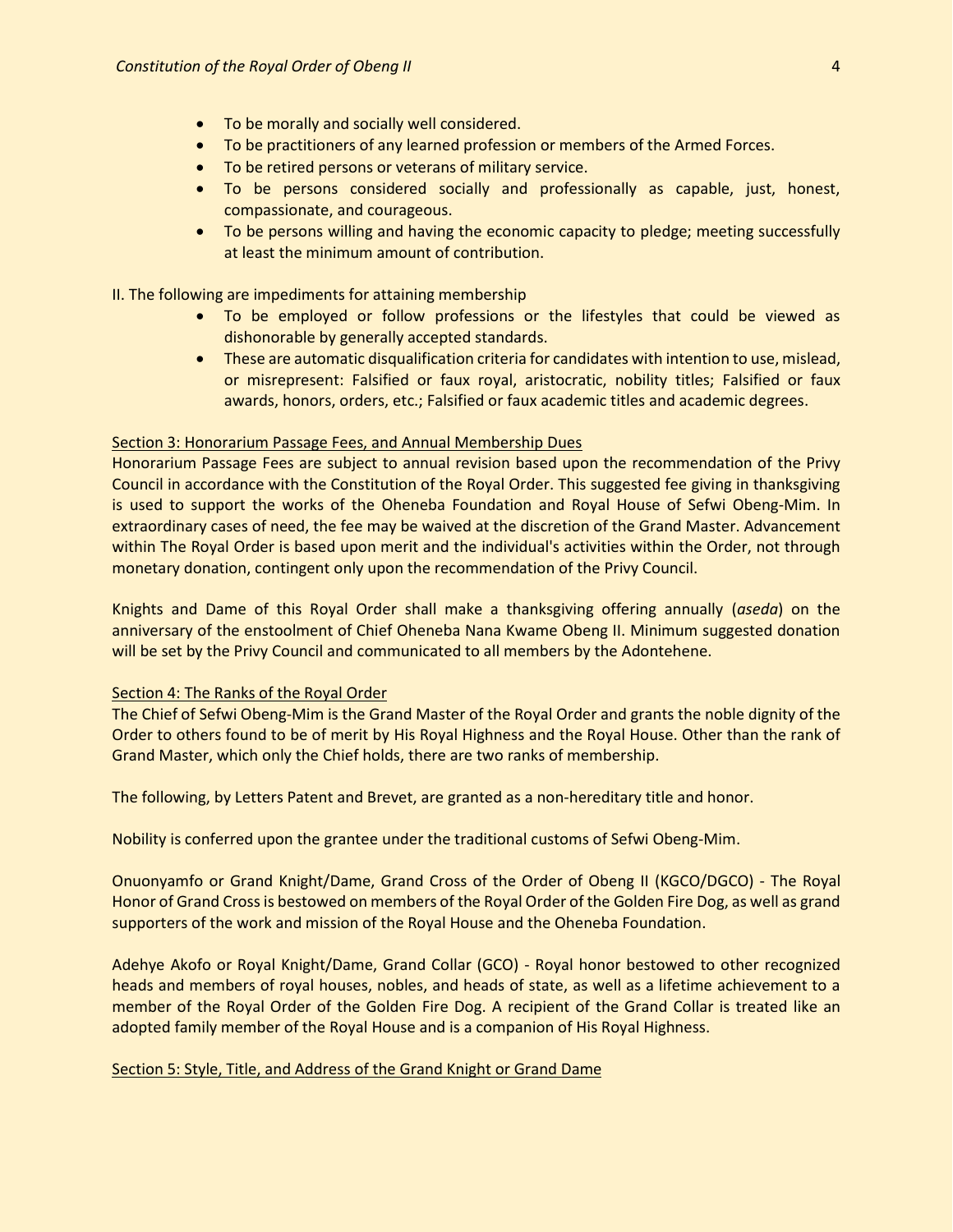The title and honor shall be issued by Letters Patent. Rank shall be assigned by a Brevet. These are issued by the Grand Master through the Chancellery of the Royal Orders.

Each member bears the traditional title and honor of *Onuonyamfo*, which may be translated from Twi as "noble," "most excellent," and is also used when translating the British knight title of "Sir" into Twi. All members of the ROOII are entitled to the style of "The Most Excellence" with the appropriate postnominals. The Grand Collar is bestowed the additional title and honor of *Adehye Akofo,* Royal Knight.

The title and honor of Grand Knight or Grand Dame is granted to members of the Order's Grand Cross. Therefore, the full name, title, and style of a holder of the Grand Cross is "Onuonyamfo or the Most Excellence Grand Knight/Dame First Name Middle Name Second Middle Name [if any] Surname, KGCO". Or, using traditional title, "Onuonyamfo First Name Middle Name Second Middle Name [if any] Surname, KGCO".

The title and honor of *Adehye Akofo* or Royal Knight or Royal Dame, *Adehye Akofo*, is granted to members of the Order's Grand Collar. Therefore, the full name, title, and style of a holder of the Grand Collar is "Onuonyamfo (The Most Excellent Royal Knight/Sir/Dame) First Name Middle Name Second Middle Name [if any] Surname, GCO". Or using the traditional titles, "Adehye Akofo (Royal Warrior/Knight/Dame) First Name Middle Name Second Middle Name [if any] Surname, GCO".

If the Letters Patent or Brevet for a particular recipient contains a different style, title, and address than the above, the Letters Patent or Brevet will triumph only for that particular recipient. The Adontehene and the Chancellery may provide guidance on application of style, title, and address as needed.

There is no courtesy title for the lawful spouse or children of a member of the Order. However, the lawful spouse of a member of the Order is noble for as long as the spouse is married to the member or is the widow/widower of the same. Yet, the children of the member are not noble.

At request, the title may be granted as an "honorary" title and so issued in letters of patent.

#### Section 6: Degradation

His Royal Highness, by his own right and prerogative, as well as on recommendation by the Royal House or the Sefwi Obeng-Mim Local Council, may remove a knighthood, damehood, or any other honors bestowed.

# **ARTICLE IX**

# **Renunciation of Title**

The title and honor may be renounced by the current Knight or Dame at any time and for any cause. The renunciation must be in writing and witnessed by two individuals not related to the current Knight or Dame. Both witnesses should sign and date the renunciation along with the renouncing Knight or Dame, and the document should be delivered to the Adontehene.

# **Article X**

## **Heraldic Privileges**

By the right and privileges conferred through Letters Patent, the noble Knights and Dames of the ROOII have a Royal Warrant to use particular heraldic devices related to this Order and the Royal House. A heraldry guide will be provided by the Adontehene.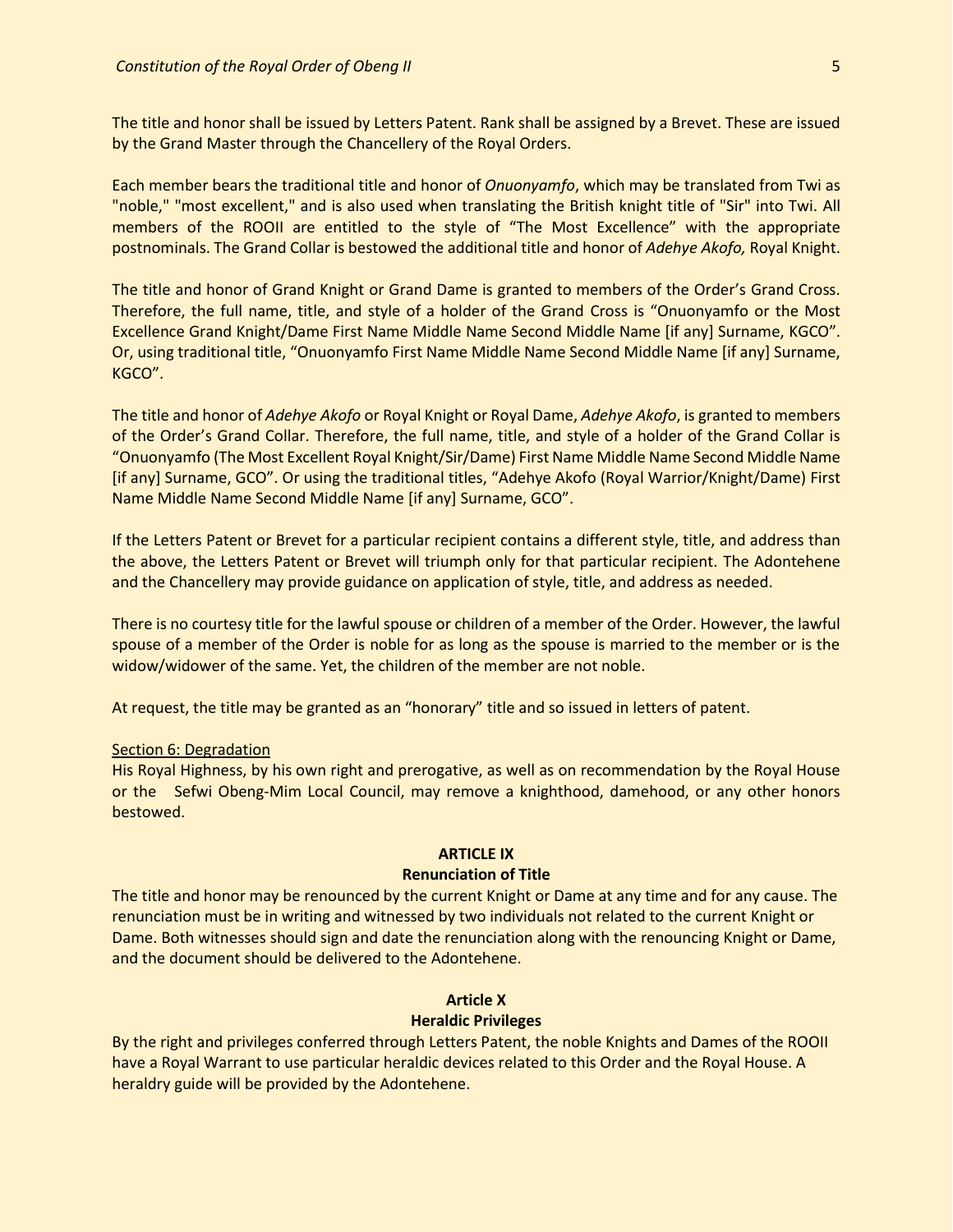As the custom of other Royal Houses around the world, member shall submit a copy of their arms to the Adontehene, as Chief of Arms, for review if they seek to adopt the particular heraldry devices related to the Royal House or Orders. With approval, the achievement will be registered on the Royal House's Roll of Arms, which may be published and public.

With the Knight or Dame's achievement recorded by the Adontehene, they may register their arms with the Heraldry Society of Africa, the international Armorial Registry, or any registries.

# **Article XI Insignia of the Order**

#### Section 1: Uniforms and Insignia

The uniform, insignia and armorial bearings of the Order shall be as prescribed by the Grand Master and shall be promulgated in the Rules and Regulations of the Order.

The insignia of the Royal Order shall be a medal designed to wear as full or miniature by the Grand Master and holders of the honor. The medal, in full or miniature size, shall be worn by members where the wearer is representing the traditional stool land and people of Sefwi Obeng-Mim and Chief, or meetings at which similar decorations are worn. The full-sized medal is to be worn on the left pocket with business attire. Ladies may wear the medal fastened to the left side of their attire at a convenient location. Members attired in military uniform should wear the medal in accordance with the requirements of the service or branch in which they are serving. Full-sized medals are not worn with civilian evening dress. The miniature of the medal should be worn on the left lapel, in accordance with standard rules of dress, either alone, or with other miniatures, mounted on a bar or another holder. Ordinarily, miniatures and collars are worn only with formal and semi-formal attire (i.e. white tie and black tie).

# Section 2: Awards

A system of awards for acts of valor, for distinguished service, or for periods of outstanding service were in existence in the military forces of many ancient peoples. The Grand Master recognized the need for an appropriate awards system apart from promotions. The Grand Master may create and bestow awards and honors to Knights and Dames of the Order for various achievements or to memorialize events. These awards honor members of the Order, and in certain instances, non-members, for single acts of valor, distinguished or meritorious service, or long and faithful service to the Order. The Chancellery shall be the stewards of the system of awards.

# **ARTICLE XII**

# **Amendments to the Constitution**

The Constitution of the Order may be amended at the will of the Grand Master. If amended, the Constitution shall be published and distributed to all members of the Order by the Fourth Sunday of November, at which time the amendments come into effect.

## **ARTICLE XIII**

# **Rules and Regulations of the Order**

The Grand Master may promulgate such Rules and Regulations not inconsistent with any provisions of this Constitution, as may be necessary or desirable for the government of the Order.